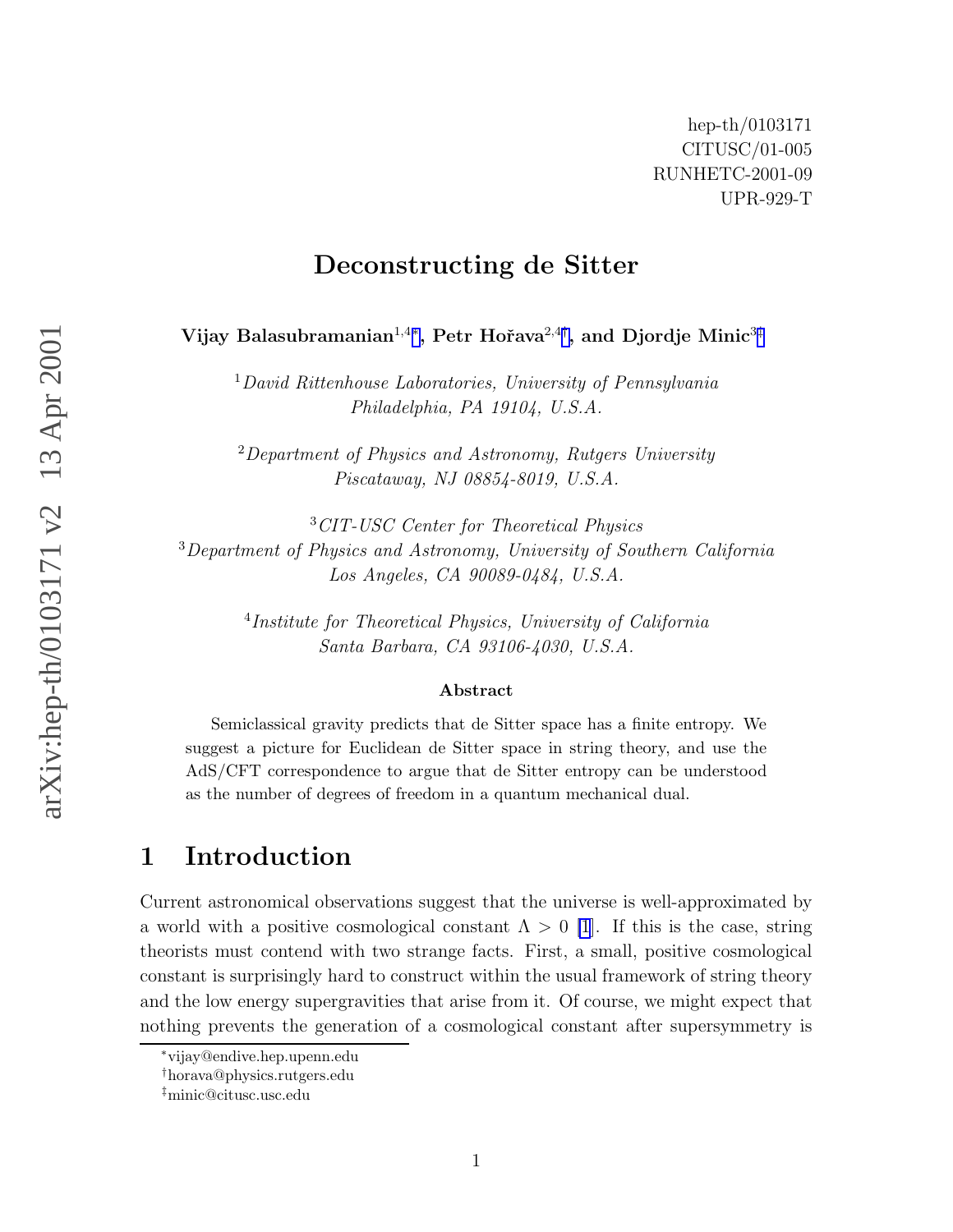<span id="page-1-0"></span>broken. However, finding a satisfactory SUSY breaking mechanism is itself a difficult problem in string theory. We might suppose that this state of affairs is simply a failure of imagination among theorists, but there is a more troubling fact. De Sitter space is expanding so rapidly that inertial observers see a cosmological horizon, and application of the Bekenstein-Hawking bound to this horizon implies that D dimensional de Sitter space has an entropy  $S \sim \Lambda^{-(D-2)/2}/G_N$ . This is particularly disturbing since it suggests that the entire observable universe should perhaps have a finite number of degrees of freedom. This interpretation would certainly contradict both field theory and perturbative string theory.

A potential conclusion based on these facts, and particularly the latter one, is that the world cannot harbour a positive cosmological constant. In that case, the astronomical data must be interpreted to say that we are yet to settle into the true vacuum. Either we continue to roll slowly down a potential, realizing something like quintessence(see, e.g., [[2\]](#page-13-0)), or else we await a sharp phase transition in the future.

Regardless, during the epoch preceding descent to the true vacuum, the world is rapidly expanding as though there is a cosmological constant, and any inertial observer sees an apparent cosmological horizon. In recent years, evidence has arisen that the Bekenstein-Hawking entropy of event horizons can be extended to a more local statement regarding the entropy enclosed within, or encoded on, any closed surface [\[3, 4](#page-13-0), [5\]](#page-13-0). This suggests that during the epoch of rapid expansion an inertial observer will appear to be in contact with a universe of finite entropy. We therefore return to the question of whether a rapidly expanding space like de Sitter actually has a finite entropy. If it is physically meaningful, the entropy of de Sitter, like any classical gravitational entropy, is a striking example of non-decoupling, where a largescale feature of a gravitating system reflects microscopic details like the number of degrees of freedom available to the theory.

In this note, we present a picture of Euclidean de Sitter space in string theory which allows us to relate de Sitter entropy to the number of degrees of freedom in a dual quantum mechanics. This leads to an argument that Euclidean de Sitter spaces in divers dimensions may have dual descriptions in string theory in terms of certain quantum mechanical models.

# 2 Classic facts

It is worth our while to begin with a review of known facts about semiclassical de Sitter space<sup>1</sup> . De Sitter is a maximally symmetric solution to Einstein's equations with a positive cosmological constant  $\Lambda$ . Defining a length scale  $\ell = \sqrt{1/\Lambda}$ , D-dimensional de Sitter space  $(dS_D)$  has a metric:

$$
ds^{2} = -dt^{2} + \ell^{2} \cosh^{2}(t/\ell) d\Omega_{D-1}^{2}.
$$
 (1)

<sup>&</sup>lt;sup>1</sup>For example, see [\[6\]](#page-13-0).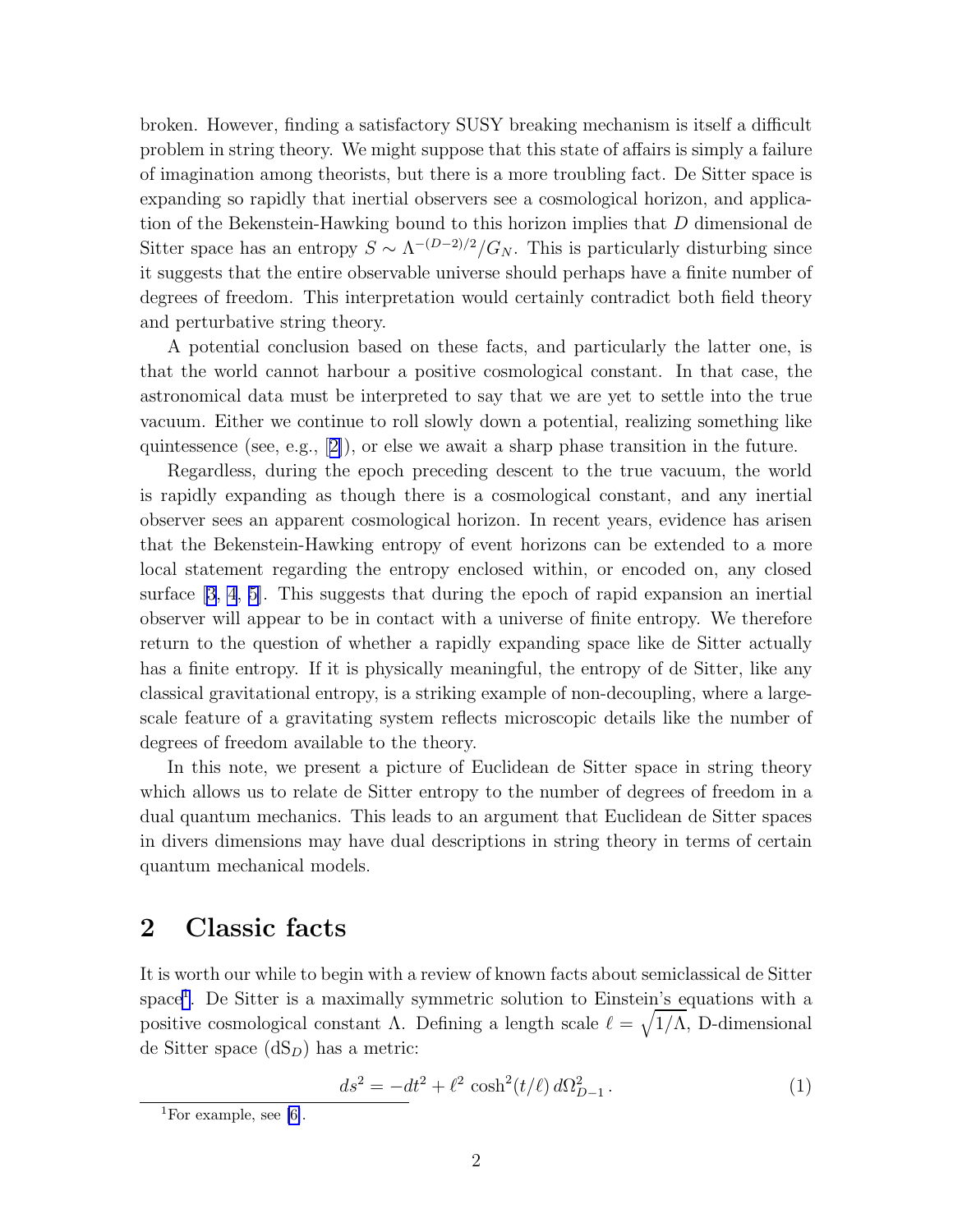<span id="page-2-0"></span>Equal time sections of this metric, which covers  $dS<sub>D</sub>$  globally, are (D-1)-spheres  $(S^{D-1})$ . These spatial sections have no asymptotic region, and therefore there is no global notion of a conserved energy in de Sitter space [\[7](#page-13-0)].

Because of the exponential growth of the spatial sections at late times, an inertial observer in  $dS<sub>D</sub>$  sees a cosmological horizon. The region of spacetime visible to such an observer can be described by a static metric:

$$
ds^{2} = -V(r) dt^{2} + \frac{1}{V(r)} dr^{2} + r^{2} d\Omega_{D-2}^{2} ; \qquad V(r) = 1 - \frac{r^{2}}{\ell^{2}}.
$$
 (2)

Here polar coordinates have been constructed around an inertial observer placed at  $r = 0$  $r = 0$  $r = 0$ , which could be the north pole of the sphere in ([1\)](#page-1-0). The static patch displays an event horizon at  $r = \ell$ , and the inertial observer has access to phenomena within the region  $r \leq \ell$ . Essentially, de Sitter space can be viewed as a finite cavity surrounding the observer, with the horizon as its boundary. While the metric [\(1\)](#page-1-0) does not have any globally defined timelike Killing vectors, the  $SO(D,1)$  isometry group does give rise to a timelike Killing vector inside the static patch (2). Abbott and Deser have shown that there is a perturbative positive energy theorem with respect to this Killing vector for excitations with support restricted to the static patch [\[8\]](#page-13-0). Therefore, the static patch of de Sitter space is perturbatively stable with respect to fluctuations that are accessible to its inertial observer.

Applying the Bekenstein-Hawking entropy formula to the cosmological event horizon yields an entropy

$$
S = \frac{A}{4\,G_N} = \frac{(2\ell)^{D-2}\,\pi^{(D-1)/2}}{G_N\,\Gamma((D-1)/2)} \sim \frac{\Lambda^{-(D-2)/2}}{G_N} \,. \tag{3}
$$

Gibbons and Hawking showed that the classical laws of horizon mechanics appearing in the physics of black holes apply equally to the de Sitter horizon, so that *every* inertial observer sees a world with horizons obeying the formal rules of thermodynamics [\[9](#page-13-0)] with area playing the role of entropy. It has been further argued that the entropy of empty de Sitter space bounds the total thermodynamic entropy of matter systems that can be placed within a horizon volume of any world with a positive cosmological constant  $\Lambda$  [\[4](#page-13-0), [10, 11\]](#page-13-0).

The analogy of static patch physics with thermodynamics is greatly strengthened by the remarkable observation that detectors held by any inertial observer in de Sitter space [\[9](#page-13-0), [12\]](#page-13-0), for example, one stationed at  $r = 0$  in the static patch (2) register a thermal bath with a temperature

$$
T = \frac{1}{2\pi\,\ell} \,. \tag{4}
$$

Every inertial observer in de Sitter space detects this temperature and a horizon with entropy (3) suggesting that these are properties of the spacetime, and not of the frames occupied by individual observers. To clarify the situation it is helpful to examine the thermodynamics of de Sitter space in semiclassical Euclidean gravity.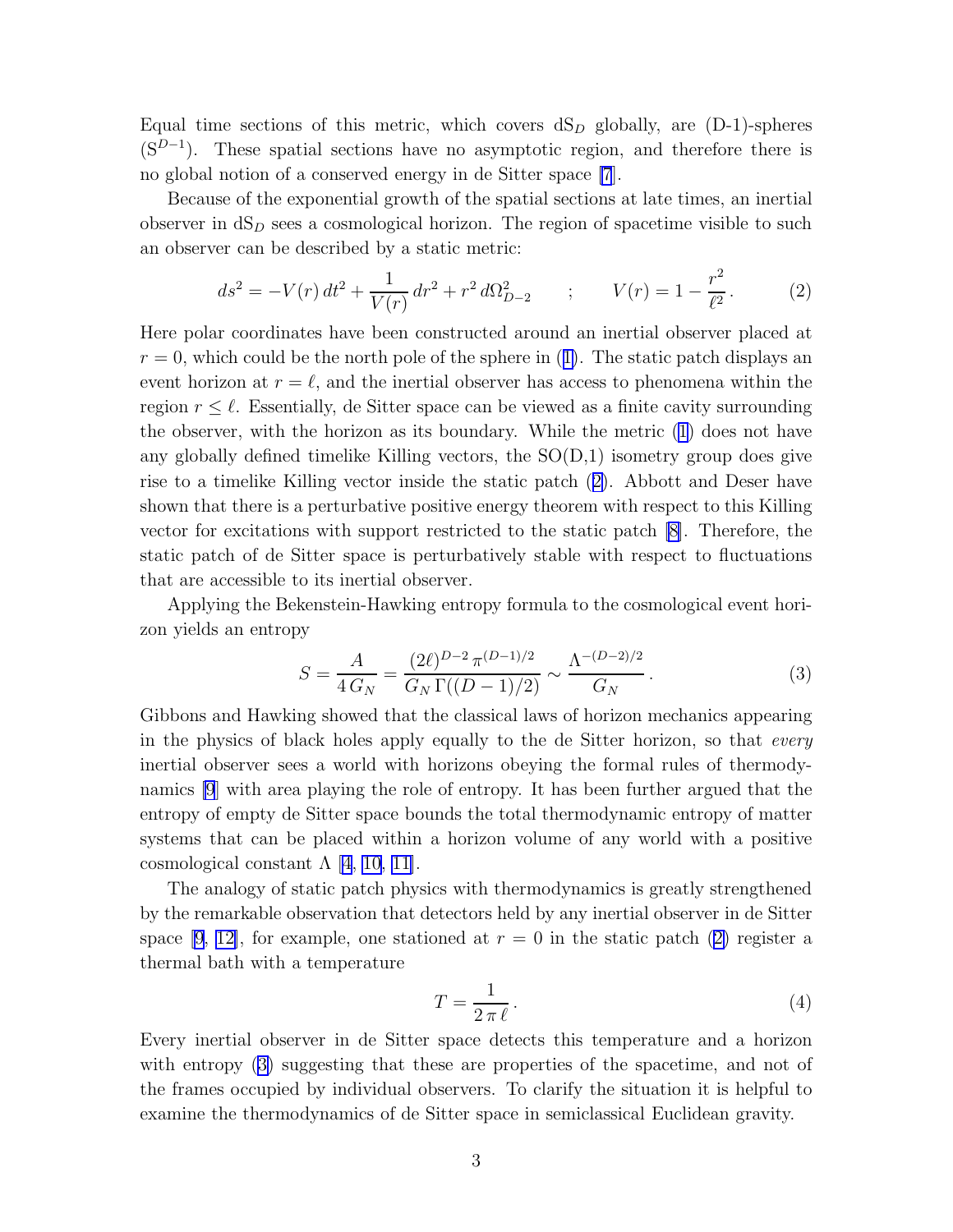### 2.1 Euclidean de Sitter space and thermodynamics

TheEuclidean continuation of the static patch ([2\)](#page-2-0) is obtained by rotating  $t \to it$ and identifying  $t \sim t + 2\pi l$ , in order to obtain a non-singular space. Making the coordinate transformations  $t = \ell \tau$  and  $r = \ell \sin \theta$  gives the metric

$$
ds^{2} = \ell^{2} \left[ d\theta^{2} + \sin^{2} \theta \, d\Omega_{D-2}^{2} + \cos^{2} \theta \, d\tau^{2} \right] = \ell^{2} \, d\Omega_{D}^{2} \tag{5}
$$

In other words, Euclidean de Sitter (EdS) is a D-sphere with a round metric. The Euclidean horizon is the set of fixed points of the time translation and is therefore a  $(D-2)$ -sphere of maximum size within EdS. The periodicity of Euclidean time implies a temperature

$$
T = \frac{1}{2\pi\ell} \,. \tag{6}
$$

The Euclidean continuation of global de Sitter time  $(t \to it, t \sim t + 2\pi\ell, t = \ell\tau)$ similarly yields

$$
ds^2 = \ell^2 \left[ d\tau^2 + \cos^2 \tau \, d\Omega_{D-1}^2 \right],\tag{7}
$$

which is the same as (5) in different coordinates; thus the round D-sphere is the unique Euclidean continuation of Lorentzian de Sitter space.<sup>2</sup>

The Euclidean action with a positive cosmological constant is

$$
I = \frac{1}{16 \pi G_N} \int \sqrt{g} (R - 2\Lambda). \tag{8}
$$

Since EdS has no boundary there are no boundary terms in the Euclidean action. As discussed by Gibbons and Hawking[[13](#page-14-0)], the Euclidean approach to gravitational thermodynamics requires us to evaluate the partition function with periodic boundary conditions in time:

$$
Z = \text{tr}e^{-\beta H} = \int \mathcal{D}\phi e^{-I(\phi)} \approx e^{-I_{cl}(\phi)},\tag{9}
$$

where  $\phi$  includes all fields in the system and the last equality represents the semiclassical limit. In this limit, then,

$$
\ln Z \approx I_{cl} \equiv \beta (E - TS). \tag{10}
$$

We can evaluate this on empty de Sitter space, using  $R = 4\Lambda$  and the fact that  $E = 0$ for a closed space like EdS (see, e.g.,[[7](#page-13-0)]). This gives

$$
S \sim \frac{(2\ell)^{D-2} \pi^{(D-1)/2}}{G_N \Gamma((D-1)/2)} \sim \frac{\Lambda^{-(D-2)/2}}{G_N} \,. \tag{11}
$$

Since both global de Sitter and the static patch are obtained as continuations of the same Euclidean space, this suggests that de Sitter space is associated with an entropy  $S \sim \ell^{D-2}/G_N$ .

 ${}^{2}$ Recall that global anti-de Sitter space (AdS) and the Poincaré patch both continue to the same Euclidean manifold.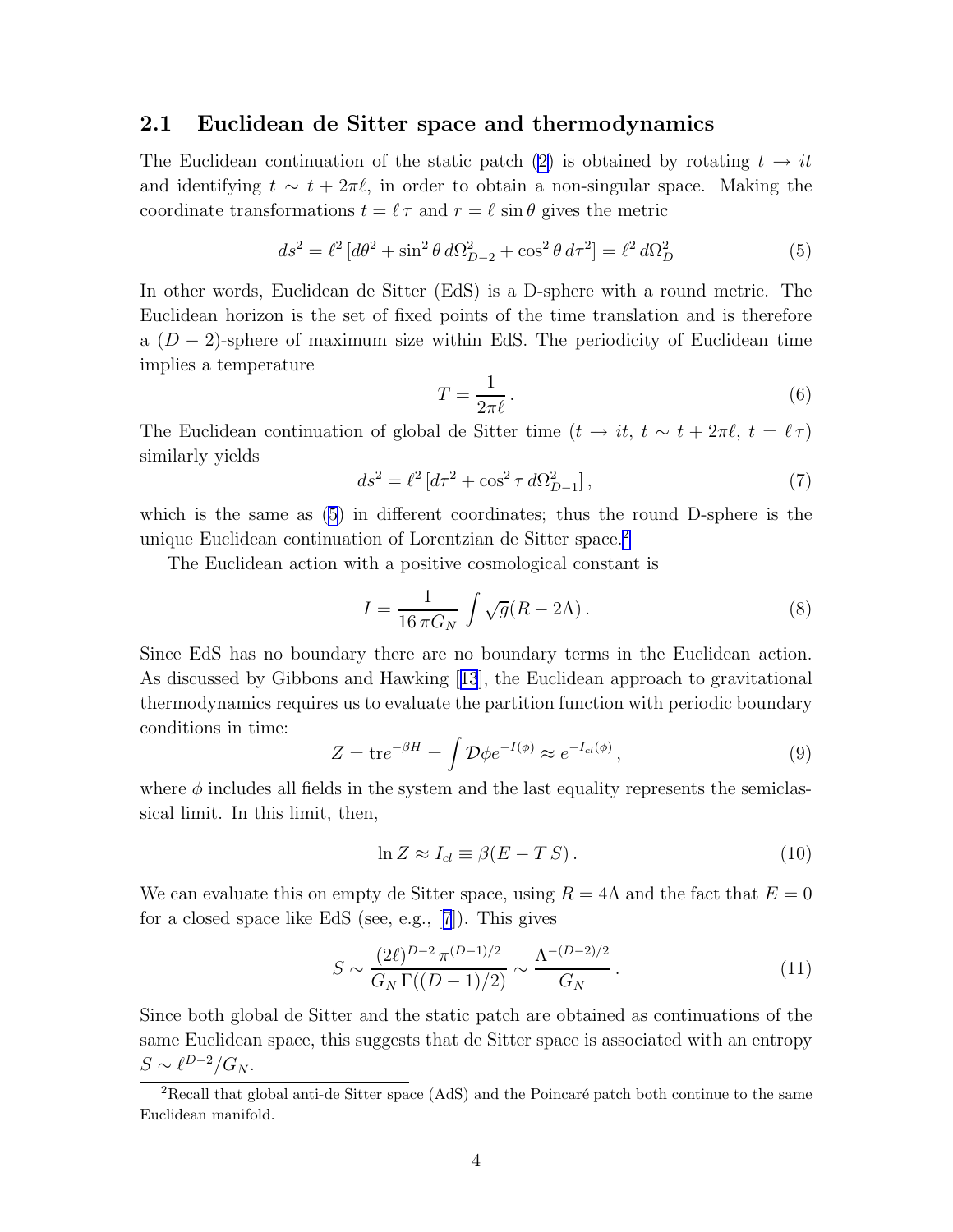### 2.2 The meaning of entropy

The purpose of this note is to analyze whether and how the entropy of de Sitter space can be understood from string theory. But what does entropy mean in quantum gravity? Recapitulating controversies over black hole entropy, several interpretations are possible:

- 1. dS entropy is just a formal analogy and should not be interpreted a real thermodynamic quantity. We will set aside this skeptical position.
- 2. dS entropy arises by quantizing degrees of freedom associated with a horizon. In  $dS_{2+1}$ , Carlip's horizon boundary conditions have yielded an account of de Sitter entropy  $[14, 15]$ <sup>3</sup> However, it is unclear at present how to extend this approach, relying on features of  $2+1$  gravity, directly to higher dimensions. For some ideas in this direction see [\[17](#page-14-0)].
- 3. dS entropy arises from quantum entanglement with degrees of freedom that are hidden behind the cosmological horizon. If Newton's constant is wholly induced from matter fluctuations, black hole entropy can be understood in terms of entanglement [\[18](#page-14-0)]. In a brane-world scenario [\[19\]](#page-14-0) this has been used to analyze de Sitter entropy.
- 4. dS entropy counts the number of initial conditions that can evolve into empty de Sitter space.
- 5. dS entropy counts the number of microscopic configurations that are macroscopically de Sitter. This is the approach that succeeded for a large class of extremal and near-extremal black holes in string theory[[20](#page-14-0)].
- 6. dS entropy is the finite dimension of the Hilbert space describing the quantum gravity of de Sitter. This radical conclusion has been particularly advocated by Banks[[21\]](#page-14-0).
- 7. dS entropy counts the number of degrees of freedom of quantum gravity in de Sitter space.

Several of these philosophies have their roots in the principle of holography proposed by 't Hooft and Susskind [\[3](#page-13-0)].

Note that there is a difference between (6) and (7), since a single degree of freedom like a harmonic oscillator can have an infinite dimensional Hilbert space. Of course, at a fixed finite temperature, only a finite dimensional Hilbert space will be effectively accessible to a system with a finite number of degrees of freedom.

<sup>3</sup>A different approach has appeared recently in[[16\]](#page-14-0).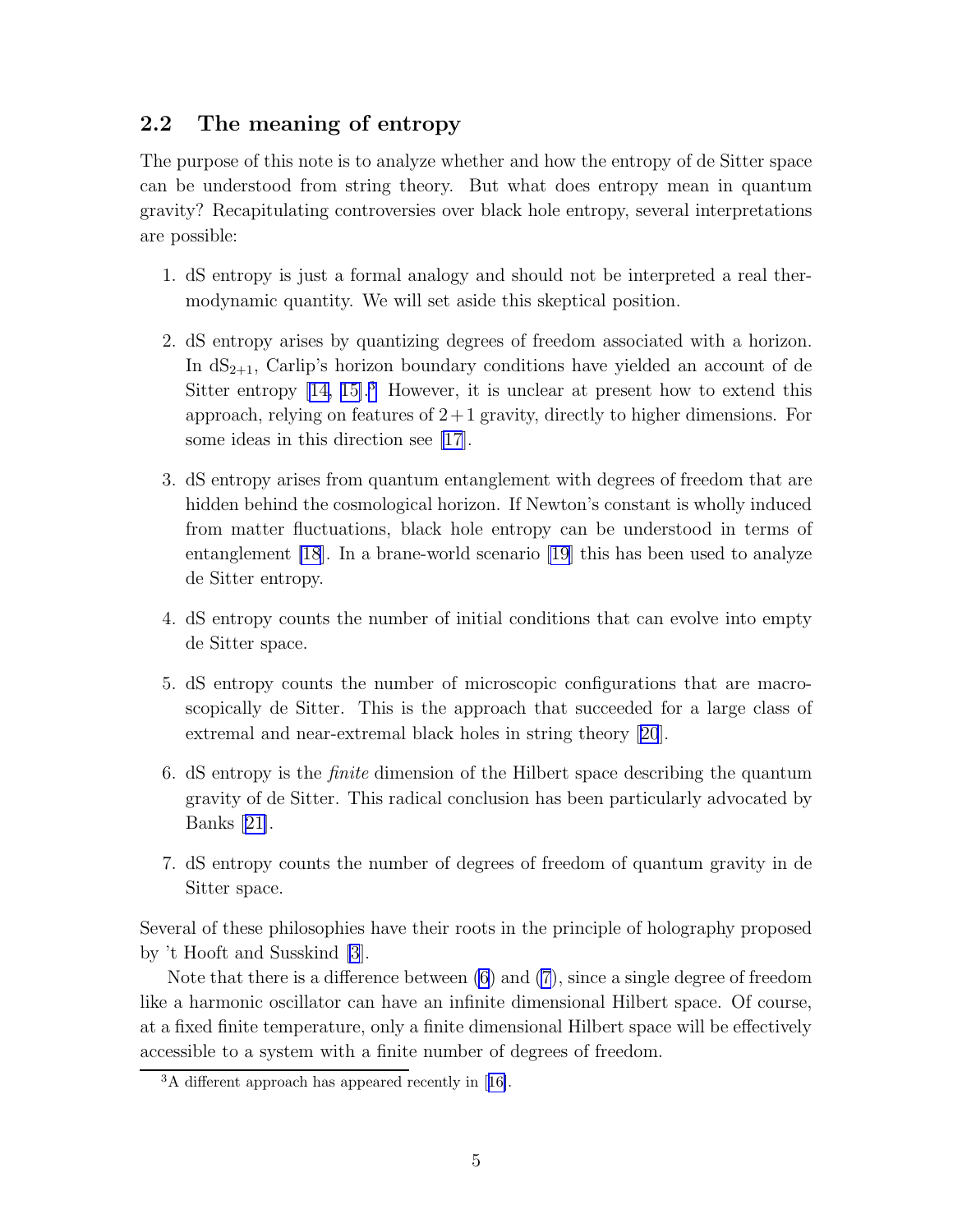In any case, holographic arguments [\[3, 11, 10](#page-13-0), [21](#page-14-0), [22, 23\]](#page-14-0) strongly suggest that de Sitter entropy is at least meaningful as a bound on the functionally accessible entropy of matter systems within one horizon volume of a world with a cosmological constant. We might suppose that this quantity is relevant to an inertial observer's effective description of the world within a static patch, and that this is the right way to think about de Sitter physics since there is a positive energy theorem for the relevant fluctuations [\[8](#page-13-0)]. To make sense of physics in global coordinates, it has been argued that different static patches should be considered gauge copies of each other so that dS entropy measures a property of the entire universe [\[21](#page-14-0), [23\]](#page-14-0). In our approach, we will evade this interpretational issue by simply discussing the entropy of de Sitter space in the *Euclidean* framework.

### 3 Seeking de Sitter space

No Go: Any attempt to realize de Sitter space within string theory must contend with several no go theorems in the literature. These include one stating that de Sitter compactifications of conventional supergravity cannot be found under the following conditions[[24](#page-14-0)]: (a) The action does not contain higher derivative terms, (b) The scalars have a potential  $V(\phi) \leq 0$ , (c) The form fields have positive kinetic terms, (d) The Newton constant on de Sitter is finite, namely gravitons interact with a finite strength. The low energy gravities arising from string theory certainly have higher derivative corrections. Likewise, not all scalar potentials arising in string theory are strictly non-negative. However, we will not explore these avenues in this paper. There is also a theorem stating that 11d supergravity does not admit a cosmological constant[[25](#page-14-0)], and therefore does not give rise to the 11d de Sitter space. Finally, attempts to construct a maximal  $(\mathcal{N} = 8)$  cosmological supergravity theory in four dimensions by starting with an Einstein term and a positive cosmological constant [\[26](#page-14-0)] revealed that de Sitter superalgebras do exist, but result in a Lagrangian with two closely related unpalatable features: (a) the R-symmetry group  $SO(6, 2)$  is non-compact, and therefore (b) the gauge field has some ghostlike components with the wrong sign kinetic term. Another curious feature of the de Sitter superalgebra is that the supercharges square to zero[[26](#page-14-0)],

$$
\sum \{Q, Q^*\} = 0\,,\tag{12}
$$

instead of anticommuting to the Hamiltonian,  $\sum \{Q, Q^*\} = H$ , as usual. Note that the absence of  $H$  on the right hand side of  $(12)$  implies that a positive energy theorem cannot be proved for de Sitter space by appealing to the supersymmetry algebra. What is more, the de Sitter superalgebras have no non-trivial representation on a positive Hilbert space, which certainly precludes any naive attempt to construct a Fock space of multi-particle states. These facts seem to suggest a possible connection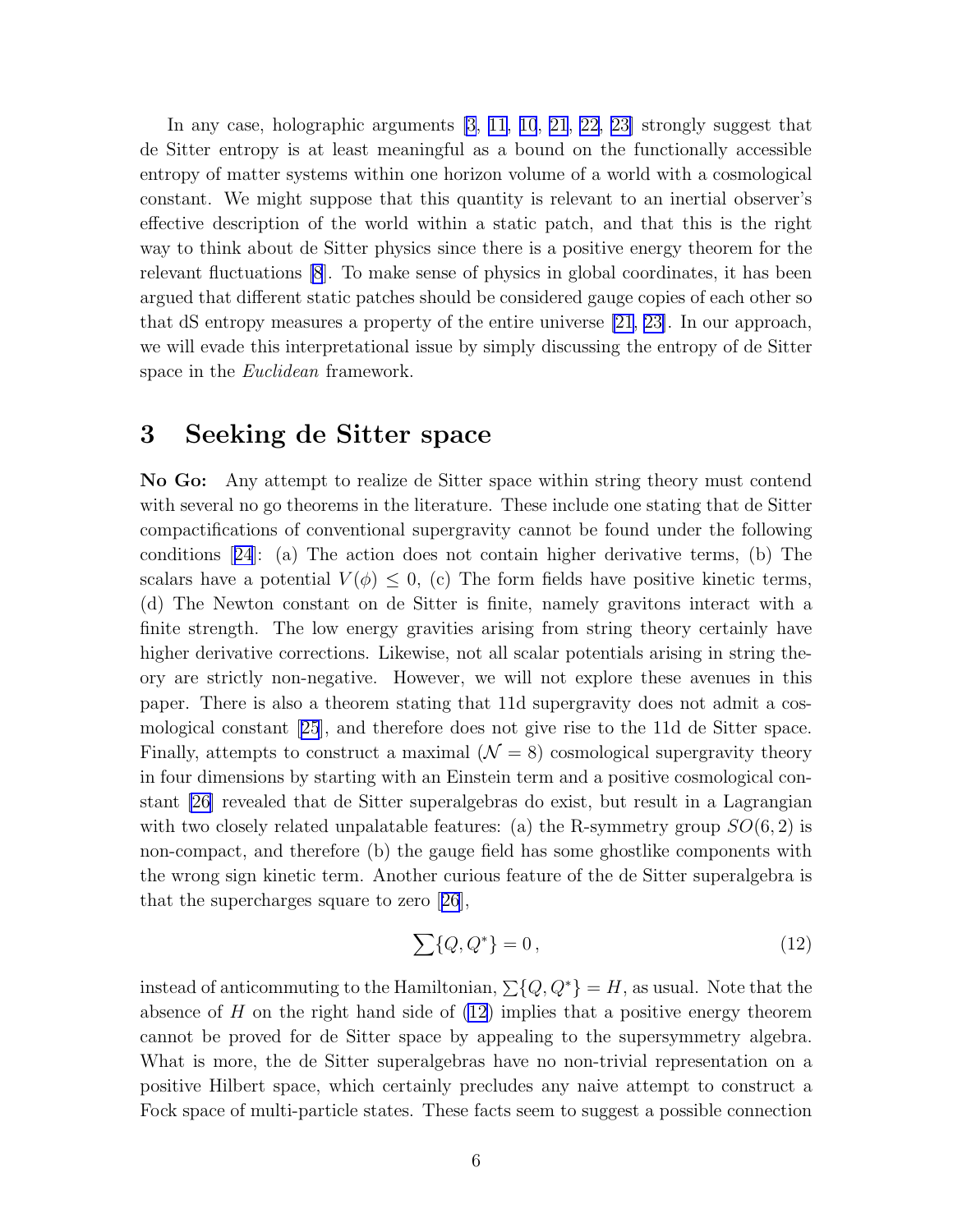with topological field theory.<sup>4</sup>

Go?: Hull and Warner showed that de Sitter spaces can arise from compactification of supergravity on hyperbolic manifolds. Problems with wrong sign kinetic terms were avoided in this approach by squashing the hyperbolic space to remove non-compact isometries [\[28\]](#page-15-0). There have been attempts to escape these no go theorems by changing the rul1es of the theories in which they were derived. Hull [\[27](#page-15-0)] and Hull and Khuri [\[29\]](#page-15-0) have discussed type II<sup>\*</sup> strings and M<sup>\*</sup> theory which can arise from timelike T-dualities of the conventional systems. These theories can have a variety of different spacetime signatures and admit Euclidean brane solutions whose near-horizon limits realize de Sitter space. In another approach, Chamblin and Lambert[[30](#page-15-0)] have discussed a massive form of the 11d supergravity equations that admit de Sitter solutions. It is unclear at present whether these theories can be made stable and quantum mechanically consistent.

Go Around: We will evade the no go theorems reviewed above by not requiring that dimensional reduction of the fundamental theory on a compact manifold yields de Sitter space. Rather, we are inspired by the result of [\[26](#page-14-0)] that a maximal supergravity on  $dS_4$  would have an  $SO(6,2)$  R-symmetry group. This is suggestive because that SO(6,2) is the isometry group of AdS<sub>7</sub>. M-theory admits  $S^4 \times AdS_7$  solutions in which the sphere is supported by a four-form flux passing through it. In these compactifications, the isometry group of the  $S<sup>4</sup>$  acts as the SO(5) R-symmetry group of supergravity on  $AdS_7$ . Turning things around we might expect that a theory on  $S<sup>4</sup>$  obtained by "compactification" of M-theory on AdS<sub>7</sub> should have an SO(6,2) Rsymmetry arising from the AdS isometry group. Now recall that  $S<sup>4</sup>$  is exactly the same manifold as 4d, Euclidean de Sitter space, EdS<sub>4</sub>, i.e.,  $S^4 \times AdS_7 \equiv EdS_4 \times AdS_7$ . We therefore suggest that:

The  $S^D$  × AdS<sub>k+1</sub> solutions of M-theory should be regarded as EdS<sub>D</sub> ×  $AdS_{k+1}$  compactifications. In this picture, the cosmological constant is implemented by a D-form flux passing through the de Sitter world.

We will examine this proposal in the four basic  $EdS<sub>D</sub> \times AdS<sub>k+1</sub>$  compactifications of M-theory, which have  $(D, k + 1) = (5, 5), (3, 3), (4, 7), (7, 4)$ .

At first sight there are two problems with this proposal. First of all, in usual compactifications, the Newton constant on the noncompact factor is given by the higher dimensional  $G_N$  divided by the volume of the internal space. AdS has an infinite volume and this threatens to give an effective vanishing Newton constant on

<sup>4</sup>A relation between de Sitter and topological field theories has been explored by Hull[[27\]](#page-15-0). The SO(6,2) de Sitter gravity is also presented in these papers.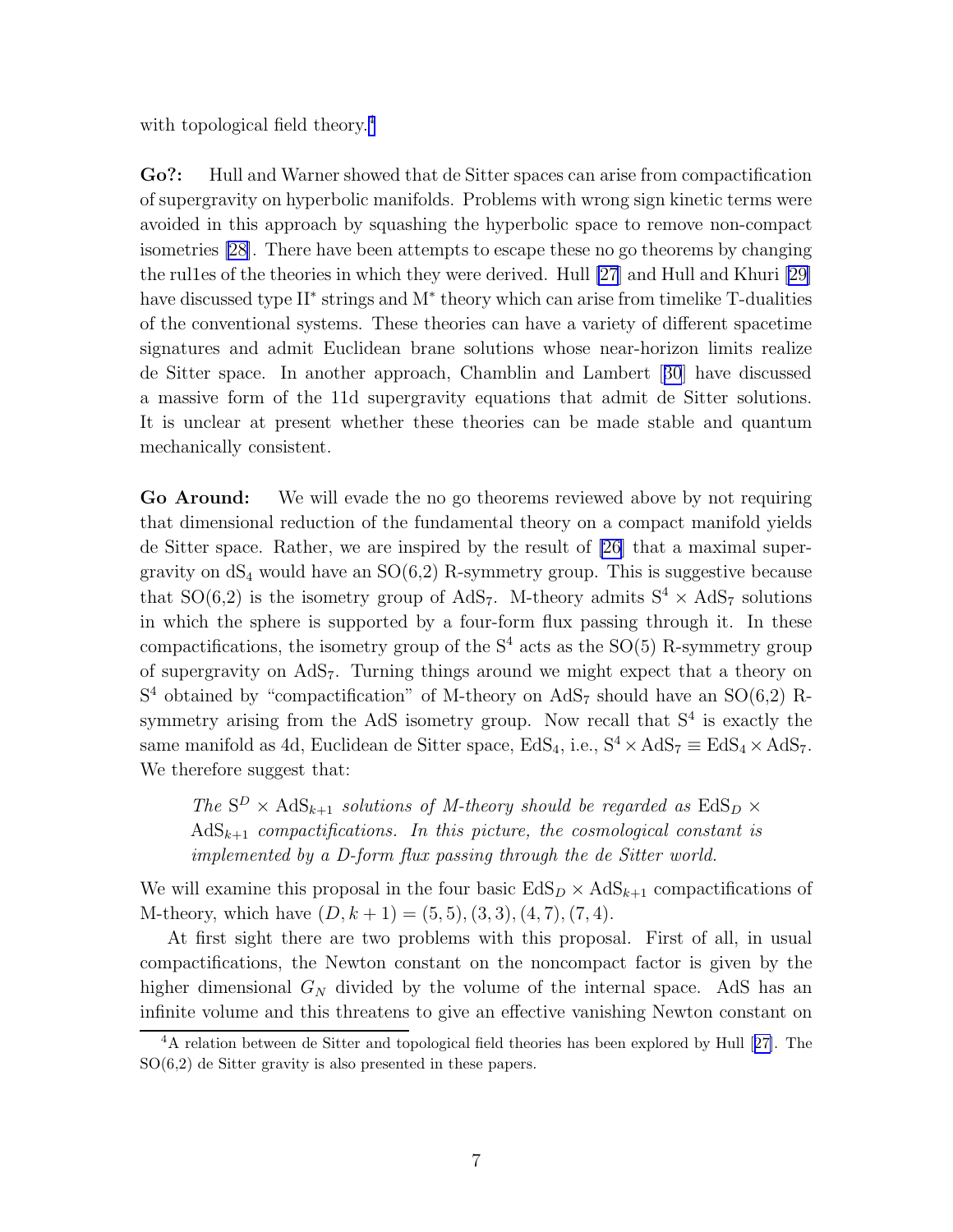<span id="page-7-0"></span>the EdS side. Secondly, Lorentzian time is in the wrong place – it is in the AdS factor.<sup>5</sup> We will address these issues in turn.

### 3.1 Localization on AdS

We are interested in the physics of fluctuations of EdS and not of AdS. Therefore we should isolate a sector of the dynamics of  $EdS<sub>D</sub> \times AdS<sub>k+1</sub>$  which describes fluctuations of the sphere. To do this we focus on supergravity modes that are minimally excited on the anti-de Sitter factor. The metric of AdS creates an effective potential well that localizes states of finite energy, although the space is non-compact. This is in marked contrast to flat space. This feature implies that the modes of interest to us effectively explore a finite volume of AdS.

To illustrate these points, it is helpful to examine the scalar wave equation on  $EdS<sub>D</sub> \times AdS<sub>k+1</sub>$ . Placing a mode in a spherical harmonic on the EdS factor yields a massive wave equation  $(\nabla^2 + m^2)\phi = 0$ , where  $m^2$  is the eigenvalue of the Laplacian on the sphere. Working with a global AdS metric

$$
ds^{2} = L^{2}[-\sec^{2}\rho dt^{2} + \sec^{2}\rho d\rho^{2} + \tan^{2}\rho d\Omega_{k-1}^{2}],
$$
\n(13)

the normalizable mode solutions to the wave equation on AdS are:

$$
\phi_{+} \propto e^{-i\omega t} Y_{lp} (\cos \rho)^{2h_{+}} (\sin \rho)^{l} \times
$$
  
 
$$
{}_{2}F_{1}(h_{+} + (l + \omega)/2, h_{+} + (l - \omega)/2, l + k/2; \sin^{2} \rho),
$$
 (14)

$$
2h_{+} = \frac{k}{2} + \frac{\sqrt{k^2 + 4m^2L^2}}{2}, \qquad (15)
$$

$$
\omega L = 2h_+ + l + 2n. \tag{16}
$$

Here  $Y_{lp}$  is a spherical harmonic on the AdS factor of the space,  ${}_2F_1$  is a hypergeometric function [\[31\]](#page-15-0) and L is the AdS radius. (Recall that in the AdS  $\times$  EdS compactifications of string theory L is equal to  $\ell$ , the EdS scale, up to factors of two.) In particular, ground states, with  $n = l = 0$ , have the form:

$$
\phi^+ \propto e^{-i\omega t} (\cos \rho)^{2h_+} \tag{17}
$$

and are therefore localized within one AdS radius. It is easy to check that as  $l$ increases, the modes (14) are pushed rapidly outward by the angular momentum barrier, and represent ripples of AdS, and not fluctuations of EdS. On the other hand, as n increases, the wavefunction remains substantially localized inside the AdS scale. Higher harmonics on EdS increase the effective mass  $m^2$  and hence  $h_{+}$ , localizing the

<sup>5</sup>Possible compactifications on a Euclidean hyperbolic space to a Lorentz-signature de Sitter have been discussed by Hull [\[27](#page-15-0)]. This tempting "double Wick rotation" of the AdS backgrounds requires Ramond-Ramond fields with the wrong-sign kinetic terms, and therefore belongs to the realm of M<sup>∗</sup> -theory.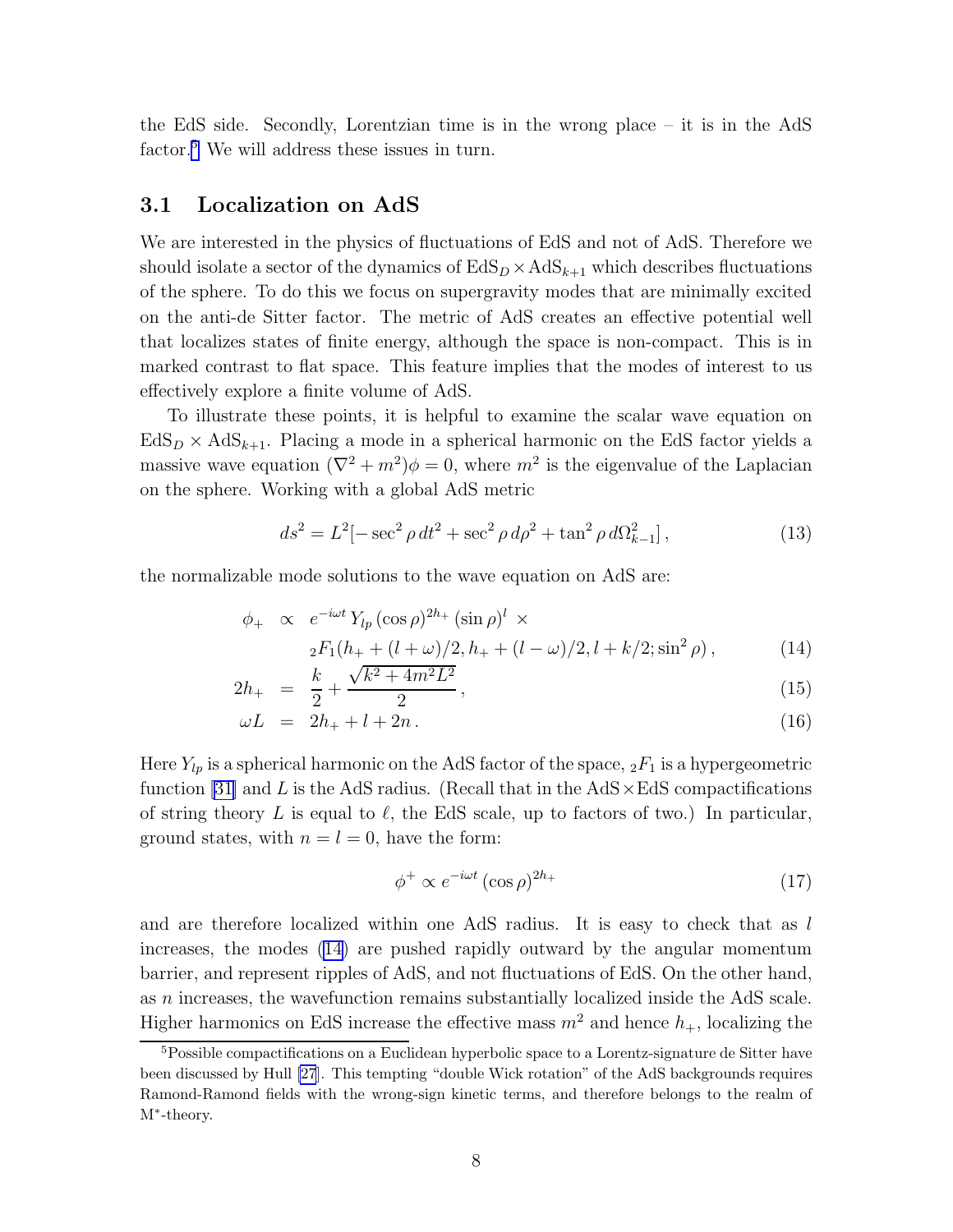$l = 0$  modes still further. Although we have illustrated these point by studying scalar fields on AdS, similar behaviour occurs for higher spin fields. This analysis suggests that all the physics of EdS is already contained in modes that can be localized within one AdS radius.

One might prefer an alternative point of view in which we simply impose a cutoff at one AdS radius. In the CFT dual to AdS space, such a cutoff should correspond to a reduction to a matrix theory [\[32](#page-15-0), [33\]](#page-15-0). We will later consider the consequences of enlarging the cutoff. However, we cannot decrease it without cutting off part of the wavefunctions of ground state modes on AdS.

Among the modes that we have admitted are the giant gravitons that expand inside EdS. These states, with  $l = n = 0$ , are subject to a bound on  $h_+$  [[34\]](#page-15-0), and expand into co-dimension two spheres on EdS. Interestingly, the largest giant graviton fills out the Euclidean de Sitter horizon.

## 3.2 "Compactifying" on AdS

We have argued that a finite spatial volume of AdS is accessible during interactions between the modes of interest for EdS physics. This does not yet imply a finite Newton constant on EdS, as we are still left with the non-compact time dimension in the AdS factor. In order to complete the effective compactification on AdS we will now make time in([13\)](#page-7-0) periodic.

Supergravity modes on  $AdS_{k+1} \times EdS_D$  are known to have quantized frequencies in units of the AdS scale.<sup>6</sup> In essence, this happens because, despite its non-compactness, the AdS geometry creates an effective potential well for the supergravity fluctuations. Therefore, at the level of supergravity, we can compactify time with a period  $\sim L$ .

Having made time periodic, we can also make it Euclidean at the same period. There are no normalizable mode solutions in Euclidean time, and the frequencies of non-normalizable modes are not quantized. The compactification of time projects out many of these modes, and only a quantized set of frequencies survives. Earlier we argued that the physics of EdS is already contained within the normalizable modes which are localized within one AdS radius. The analogous statement in Euclidean signature is that the non-normalizable modes of interest show pure scaling behaviour outside an AdS radius.

**Estimating**  $G_N$ : We have argued that all the physics of EdS is already contained in the physics of excitations within one AdS radius  $L$ . The interaction strengths of such modes are governed by the overlaps of their localized wavefunctions on the AdS side. Since these wavefunctions are effectively contained in finite spatial volume  $\sim L^k$ , their overlap can be estimated by cutting off the AdS space at one AdS radius

 ${}^{6}$ Forreferences, see the review [[35\]](#page-15-0).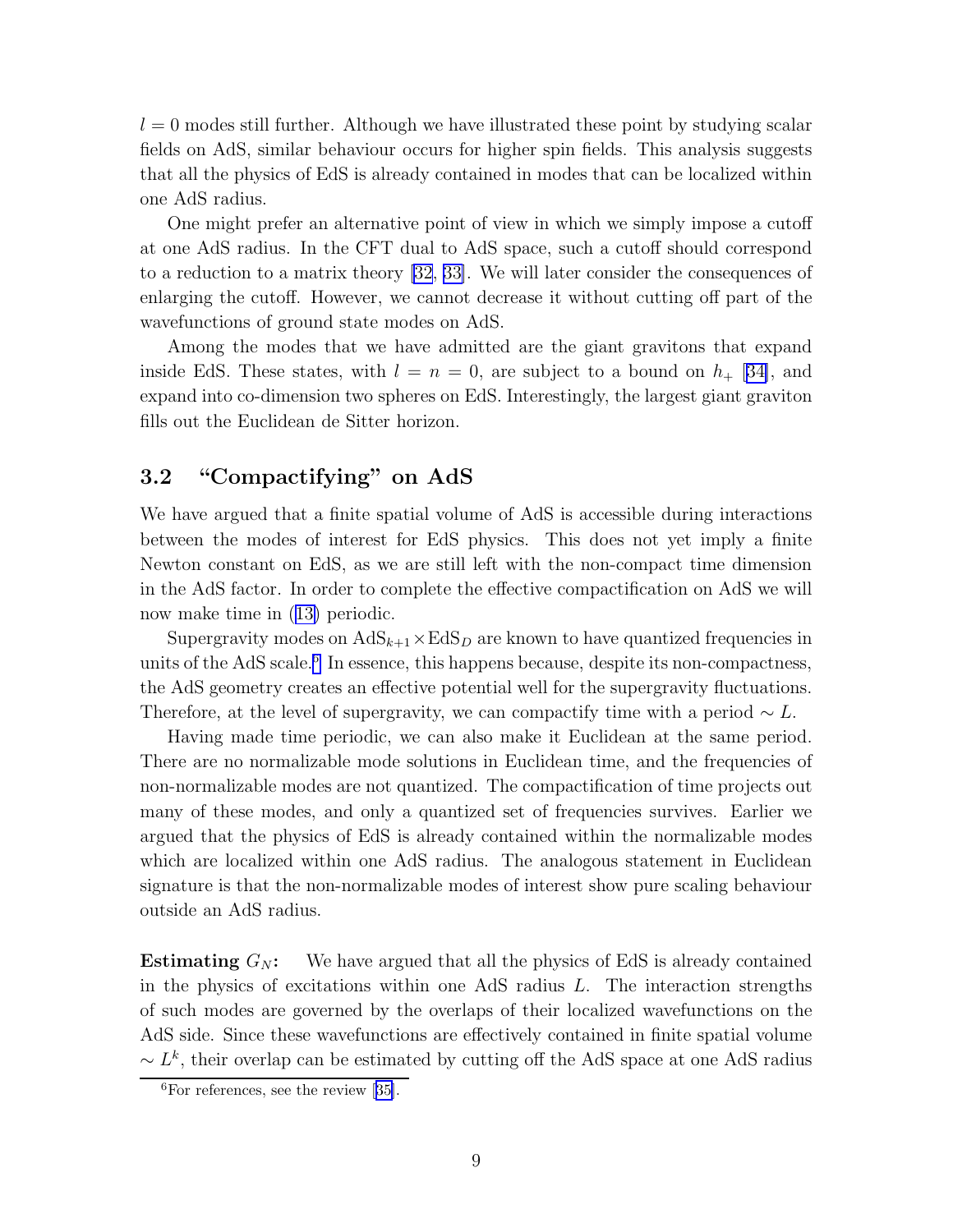and including the volume factor  $L^k$  in the effective interaction strength of harmonic modes on the sphere. Moreover, the compactification of the AdS time at the scale L implies that the effective volume of the AdS space-time accessible to the modes of interest is finite, and scales as  $L^{k+1}$ . Therefore, the effective Newton constant for the excitations of the  $EdS<sub>D</sub>$  factor is finite, and scales as

$$
G_D \sim \frac{G_N}{L^{k+1}} \sim \frac{G_N}{\ell^{k+1}}.\tag{18}
$$

Here, and in future equations, we will only keep track of the scaling of quantities, and will not attempt to determine numerical factors.

# 4 De Sitter entropy

Using our estimate of  $G_N$  we can examine the entropy of the EdS factors in the  $EdS \times AdS$  compactifications of string theory.

 $EdS_5 \times AdS_5$ : The geometric area of the Euclidean horizon of EdS<sub>5</sub> in units of the effective Newton constant  $G_5$  gives the entropy:

$$
S_5 \sim \frac{\ell^3}{G_5} \,. \tag{19}
$$

We have argued that because the modes of interest for the study of EdS physics are effectively localized on AdS,

$$
G_5 \sim \frac{G_{10}}{\ell^5} \,. \tag{20}
$$

The  $EdS_5 \times AdS_5$  compactification of IIb string theory is dual to the superconformal Yang-Mills theory of the  $SU(N)$  gauge group, defined on the 4d  $AdS_5$  boundary. The EdS radius is given in terms of the string length and  $N$  as [\[36](#page-15-0)]

$$
\ell \sim l_s (g_s N)^{1/4} \,. \tag{21}
$$

In these variables the entropy is given by

$$
S_5 \sim N^2. \tag{22}
$$

All factors of  $l_s$  had to cancel for dimensional reasons, but it is significant that the string coupling  $g_s$  drops out. Since the matrices of the CFT are  $N \times N$ , the quantum mechanics obtained by dimensionally reducing it to a point will have

$$
N_{\text{d.o.f.}} \sim N^2 \tag{23}
$$

degrees of freedom. In short, the gravitational entropy of  $EdS<sub>5</sub>$  (22) matches the number of degrees of freedom (23) in the matrix mechanics. This is in accord with the expectation that the region in the deep interior of AdS, which we have argued contains the modes relevant for EdS physics, has a dual description in a matrix model [\[33, 32\]](#page-15-0).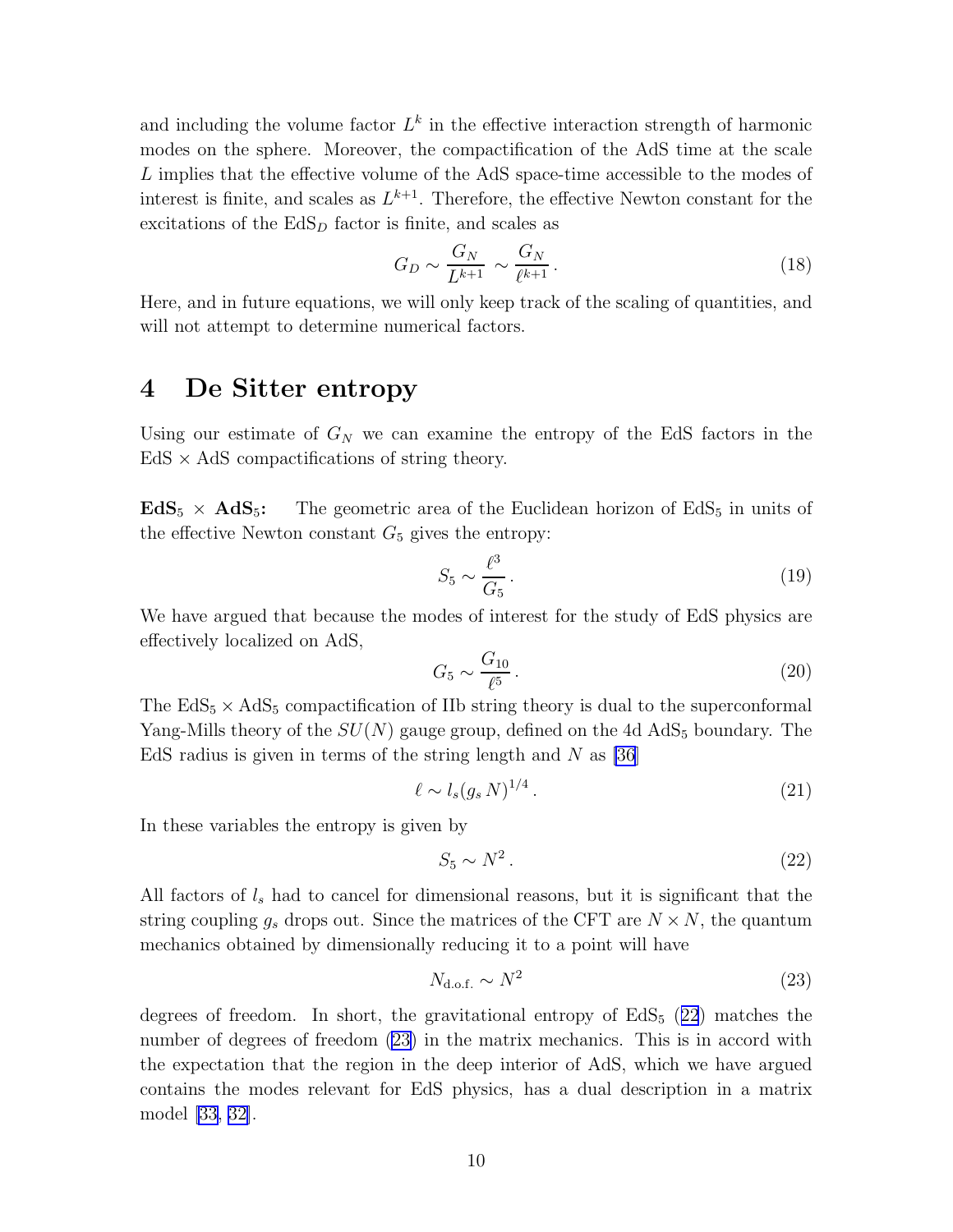EdS<sub>7</sub> × AdS<sub>4</sub>: In this case, the gravitational entropy is  $S_7 \sim \ell^5/G_7$ , in terms of  $\ell$ , the radius of EdS<sub>7</sub> and  $G_7$ , the effective 7d Newton constant. Following earlier reasoning,  $G_7 \sim l_p^9 \ell^{-4}$ , where  $l_p$  is the 11-dimensional Planck length. The  $\mathrm{EdS}_7 \times \mathrm{AdS}_4$ compactification of M-theory is dual to the strong coupling limit of the  $SU(N)$  SYM in  $2+1$  dimensions. This is a 3d CFT with  $SO(8)$  R-symmetry arising from N coincident M2-branes. According to the AdS/CFT dictionary  $\ell \sim N^{1/6} l_p$  [\[36](#page-15-0)]. Assembling these facts, the gravitational entropy of EdS<sub>7</sub> is  $S_7 \sim N^{3/2}$ . Although the dual CFT is strongly coupled, the Bekenstein-Hawking entropy of non-extremal 2-branes suggests that there are  $O(N^{3/2})$  independent degrees of freedom in it [\[37](#page-15-0)]. Presumably, dimensionally reducing to a point gives a quantum mechanics with  $O(N^{3/2})$  degrees of freedom, which matches the scaling of the  $EdS<sub>7</sub>$  entropy.

EdS<sub>4</sub> × AdS<sub>7</sub>: The gravitational entropy of EdS<sub>4</sub> is  $S_4 \sim \ell^2/G_4$ . As discussed,  $G_4 \sim l_p^9 \ell^{-7}$ . The EdS<sub>4</sub> × AdS<sub>7</sub> compactification of M-theory is dual to the strongly coupled  $(2,0)$  CFT in 6 dimensions. This is the worldvolume theory of N coincident M5-branes. The AdS/CFT dictionary states that  $\ell \sim N^{1/3}l_p$ . These relations yield an EdS<sub>4</sub> entropy  $S_4 \sim N^3$ . The Bekenstein-Hawking entropy of the non-extremal M5-brane system suggests that there are  $O(N^3)$  degrees of freedom in the  $(2,0)$ theory [\[37\]](#page-15-0). We would expect that dimensionally reducing to a point yields a quantum mechanics with  $N^3$  degrees of freedom, matching the EdS<sub>4</sub> entropy.

 $EdS_3 \times AdS_3$ : Finally, consider the  $EdS_3 \times AdS_3 \times M$  compactifications of IIB string theory, with  $\mathcal{M} = K3$  ( $T^4$ ). The gravitational entropy is  $S_3 \sim \ell/G_3$ , where  $\ell$ is the radius of EdS<sub>3</sub> and  $G_3 \sim g_s^2 l_s^4 \ell^{-3}$ . Furthermore,  $\ell^2 \sim l_6^2$  $\sqrt{N}$  where  $l_6$  is the 6d Planck length resulting from the compactification on  $K3$   $(T<sup>4</sup>)$ . Putting these facts together, the gravitional entropy is  $S_5 \sim N$ . The dual theory is the (4,4) symmetric product sigma model on the target  $(K3)^N/S_N$   $((T^4)^N/S_N)$ . The central charge of this theory is  $c \sim N$ , and so we expect that the quantum mechanical reduction has  $\sim N$  degrees of freedom. Again, this coincides with the EdS<sub>3</sub> entropy.

We have argued that in a variety of examples, the number of degrees of freedom of a quantum mechnical model derived from the AdS/CFT correspondence matches the entropy of Euclidean de Sitter space.

This picture makes one wonder whether there is a precise dual to Euclidean de Sitter space in terms of a matrix quantum mechanics. We have suggested that the physics of Euclidean de Sitter can be understood in terms of the lowest modes of fields which are localized within one AdS radius. In the dual CFT, this sector is described by a quantum mechanical theory in which the spatial dynamics has been completely suppressed. There are two ways of seeing this. First of all, the duals to the bulk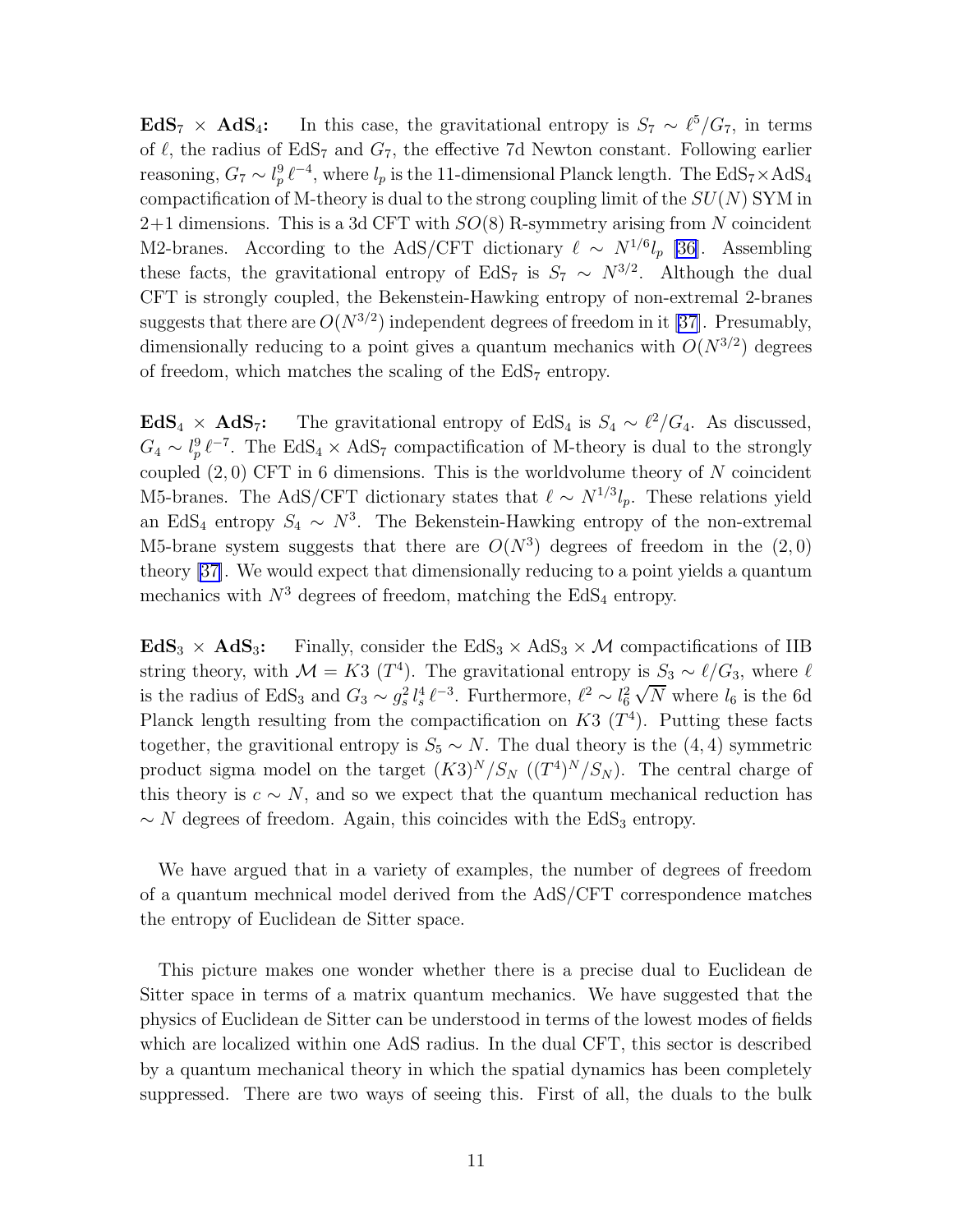$l = 0$  states are created by the lowest Fourier modes of CFT operators. What is more, the UV/IR connection in the AdS/CFT correspondence, and the holographic renormalization group [\[38](#page-15-0), [39\]](#page-16-0), teach us that phenomena localized deep in the AdS interior should be described by the long wavelength limit of the CFT. In particular, we expect that the physics of EdS that we are trying to isolate is contained within the quantum mechanical theory obtained by dimensionally reducing the dual CFT to a point[[33](#page-15-0)].

One can effectively view our calculation in this section as cutting off AdS space at a radius  $r \sim \ell$  to get a finite Newton constant on EdS. Instead of keeping the physics inside one AdS radius, we could have chosen a different cutoff  $\varepsilon\ell$ , effectively localizing inside a bigger portion of AdS. The holographic argument of Susskind and Witten [\[32\]](#page-15-0) implies that the number of CFT degrees of freedom required to describe this region is then rescaled by  $\varepsilon^k$ . This change of the cutoff also rescales the effective  $G_D$  on EdS by  $1/\varepsilon^k$ , and therefore the Bekenstein-Hawking entropy is multiplied by  $\varepsilon^k$ . Therefore, the relation between the entropy of EdS and the number of degrees of freedom in the quantum mechanical dual scales correctly with changes in the cutoff.

## 5 Discussion

In summary, we have argued that Euclidean de Sitter space makes an appearance in string theory as the sphere in the AdS  $\times$  S compactifications. The dynamics of EdS is carried by modes that are localized on AdS, yielding a finite effective Newton constant on the EdS factor. The resulting de Sitter entropy, measured as the area of the horizon in units of this effective  $G_N$ , scales as the number of degrees of freedom in the corresponding dual.

Our construction does not provide a decoupled theory of de Sitter gravity. Rather, the ambient AdS space acts like a regulator for the de Sitter theory, in much the same way that the massive states of strings regulate a theory of gravity that would otherwise be ill-defined.

The effective cutoff in AdS space certainly breaks conformal invariance. Since de Sitter space has a finite temperature, we also expect that supersymmetry should also be broken by the choice of the spin structure around the AdS time. An alternative way of making the Newton constant on EdS finite would be to orbifold AdS by a sufficiently large discrete symmetry group to get a space of finite volume. Precedents in this regard include[[40](#page-16-0)].

It remains a challenge to continue our picture to Lorentzian de Sitter space. Since we started with Lorentzian time in the AdS factor, we must either move it to de Sitter or deal with a theory with two times. The second option arises if we rotate the EdS time back to Lorentzian signature while leaving AdS untouched. These geometries appear as formal solutions of M<sup>∗</sup> and Type II<sup>∗</sup> theories[[27](#page-15-0), [29\]](#page-15-0). If we eliminate the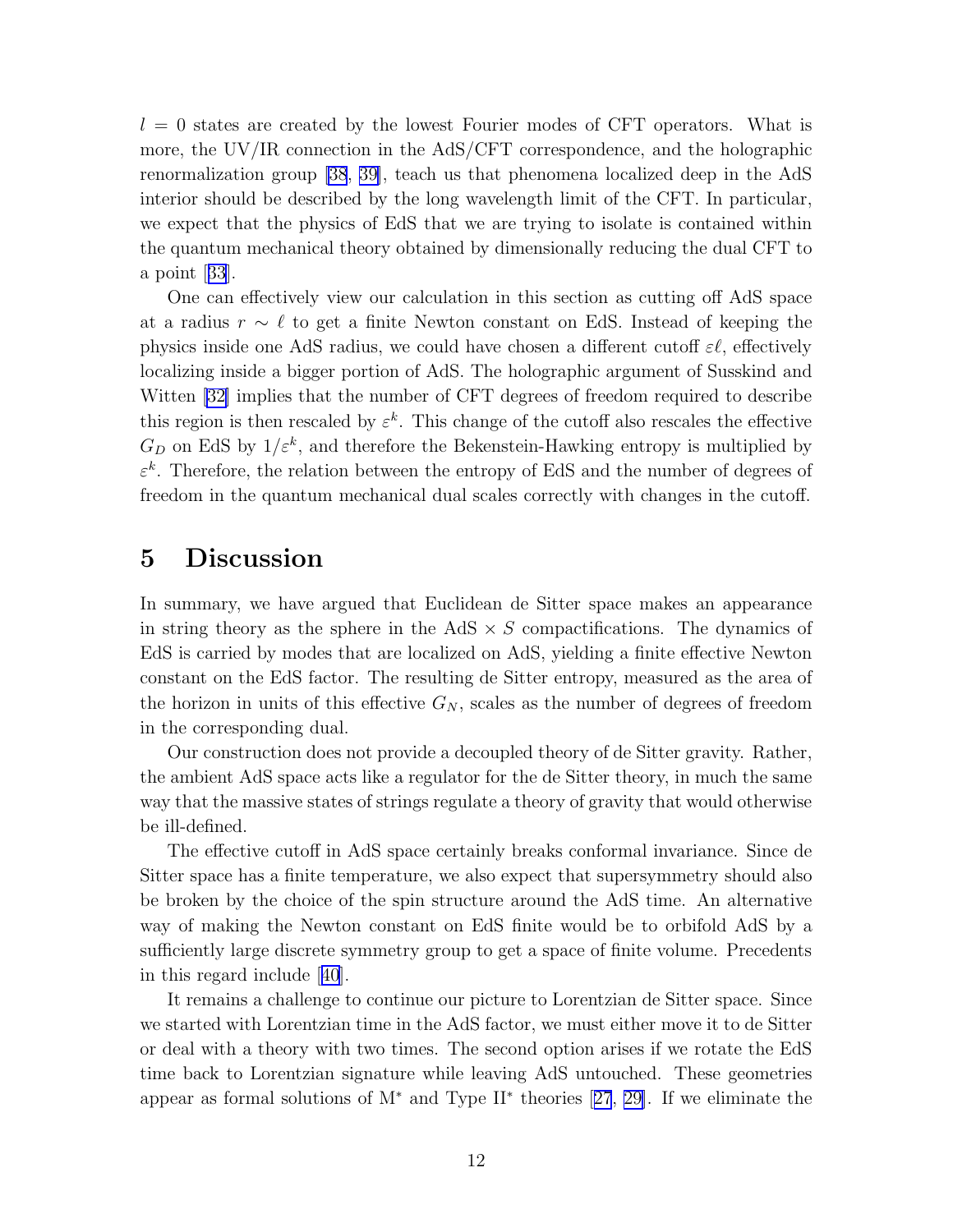Lorentzian AdS time by Wick rotation, the Ramond-Ramond fields pick up wrongsign kinetic terms[[27, 29](#page-15-0)]. Clearly, there are questions about the stability and the quantum mechanical definition of these theories. Still, one is left with a sense that de Sitter is asking for two times. (In this regard, recall the non-compact R-symmetry groups in de Sitter superalgebras [\[26\]](#page-14-0).)

An alternative approach is to attempt to make sense of the one Lorentzian time that is already present on the AdS side, perhaps by "grafting" it onto the EdS time. Consider choosing a new generator of Lorentzian time translations  $H' = H + J$ , where H is the Hamiltonian on AdS and  $J$  is the EdS rotation generator corresponding to Euclidean time translations. This procedure is somewhat reminiscent of topological twisting, since it mixes the original Hamiltonian with an R-symmetry generator.

If we can make sense of our picture in Lorentzian signature, it would be natural to attempt an interpretation of de Sitter entropy in terms of a counting of states. Which states should be counted? There is a natural bound on the energy of excitations that can be localized within a de Sitter volume. This bound is given by the mass of the largest black hole that can be placed within a horizon volume. The mass of the D-dimensional extremal Schwarschild-de Sitter solution, known as the Nariai black hole $|41|$ , is given by

$$
M \sim \frac{\ell^{D-3}}{G_D} \tag{24}
$$

In the CFT variables of our scenario  $\frac{\ell^{D-2}}{G_D}$  scales precisely as the number of degrees of freedom, or central charge  $c$ , of the dual theory. Therefore, the Nariai bound for the bulk energy translates into a bound on dimensionless CFT energies of the form  $E \equiv \ell M \leq c$ . This picture would suggest that the entropy of de Sitter space should be interpreted in terms of the finite dimension of the Hilbert space of states satisfying the Nariai bound.

#### Acknowledgements

We have benefitted from conversations with many colleagues including Tom Banks, Jan de Boer, Raphael Bousso, Sean Carroll, Robbert Dijkgraaf, Willy Fischler, Rajesh Gopakumar, Aki Hashimoto, Chris Hull, Sunny Itzhaki, Antal Jevicki, Igor Klebanov, Amanda Peet, Arvind Rajaraman, Lenny Susskind, Herman Verlinde, and Edward Witten. We thank Chris Hull for useful comments on this manuscript. V.B., P.H., and D.M. are supported respectively by the DOE grants DE-FG02-95ER40893, DE-FG02-96ER40959, and DE-FG03-84ER40168. In final stages of this work we enjoyed the hospitality of the ITP, Santa Barbara, and were supported by NSF grant PHY99- 07949. The results in this paper were presented by one of us (P.H.) at "Strings 2001", in Mumbai, India. We are grateful to the organizers for a stimulating conference.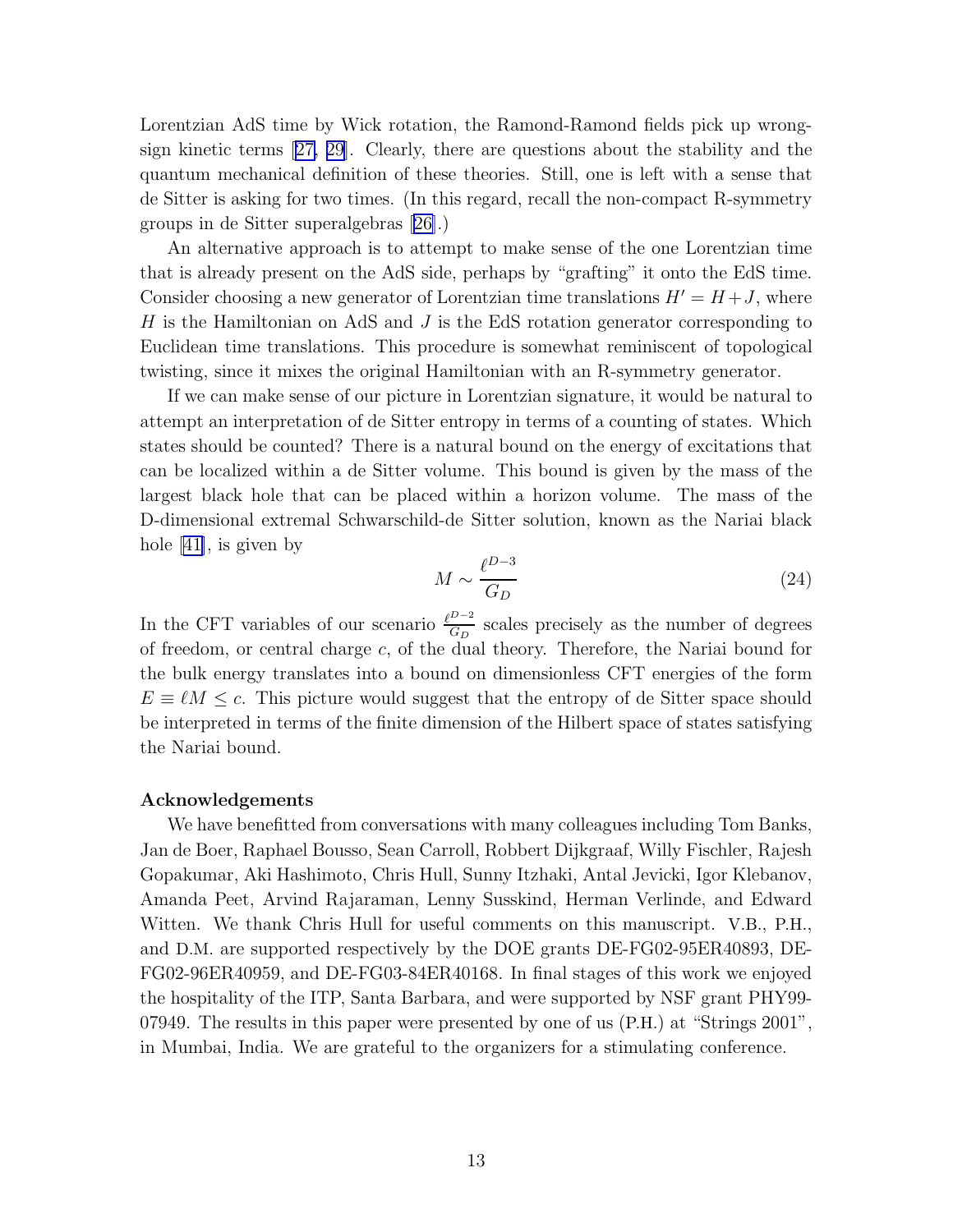## <span id="page-13-0"></span>References

- [1] Both observational constraints on and theoretical approaches to the cosmological constant are reviewed in S. M. Carroll, "The cosmological constant," [astro](http://arxiv.org/abs/astro-ph/0004075)[ph/0004075](http://arxiv.org/abs/astro-ph/0004075). For some theoretical perspectives see S. Weinberg, "The cosmological constant problems," [astro-ph/0005265,](http://arxiv.org/abs/astro-ph/0005265) and E. Witten, "The cosmological constant from the viewpoint of string theory," [hep-ph/0002297](http://arxiv.org/abs/hep-ph/0002297).
- [2] N. Weiss, "Possible Origins Of A Small Nonzero Cosmological Constant," Phys. Lett. B 197, 42 (1987); B. Ratra and P. J. Peebles, "Cosmological Consequences Of A Rolling Homogeneous Scalar Field," Phys. Rev. D 37, 3406 (1988); C. Wetterich, "Cosmology and Fate of Dilatation Symmetry", Nucl. Phys. B 302, 668 (1988); R. R. Caldwell, R. Dave and P. J. Steinhardt, "Cosmological Imprint of an Energy Component with General Equation-of-State," Phys. Rev. Lett. 80, 1582 (1998)[[astro-ph/9708069](http://arxiv.org/abs/astro-ph/9708069)].
- [3] G. 't Hooft, "Dimensional reduction in quantum gravity," [gr](http://arxiv.org/abs/gr-qc/9310026)[qc/9310026](http://arxiv.org/abs/gr-qc/9310026); L. Susskind, "The World as a hologram," J. Math. Phys. 36, 6377 (1995) [\[hep-th/9409089](http://arxiv.org/abs/hep-th/9409089)].
- [4]R. Bousso, "A Covariant Entropy Conjecture," JHEP9907, 004 (1999) [[hep](http://arxiv.org/abs/hep-th/9905177)[th/9905177](http://arxiv.org/abs/hep-th/9905177)].
- [5] E. E. Flanagan, D. Marolf and R. M. Wald, "Proof of Classical Versions of the Bousso Entropy Bound and of the Generalized Second Law," Phys. Rev. D 62, 084035 (2000)[[hep-th/9908070\]](http://arxiv.org/abs/hep-th/9908070).
- [6] S.W. Hawking and G.F.R. Ellis, Large scale structure of spacetime, Cambridge University Press, New York, 1973.
- [7] C.W. Misner, K. Thorne and J.A. Wheeler, Gravitation, W.H. Freeman and Company, San Francisco, 1973.
- [8] L. F. Abbott and S. Deser, "Stability of gravity with a cosmological constant," Nucl. Phys. B195, 76 (1982).
- [9] G. W. Gibbons and S. W. Hawking, "Cosmological Event Horizons, Thermodynamics, And Particle Creation," Phys. Rev. D 15, 2738 (1977).
- [10] R. Bousso, "Bekenstein bounds in de Sitter and flat space," [hep-th/0012052](http://arxiv.org/abs/hep-th/0012052).
- [11] R. Bousso, "Positive vacuum energy and the N-bound," [hep-th/0010252](http://arxiv.org/abs/hep-th/0010252).
- [12] R. Figari, R. Hoegh-Krohn and C. R. Nappi, "Interacting Relativistic Boson Fields In The De Sitter Universe With Two Space-Time Dimensions," Commun. Math. Phys. 44, 265 (1975).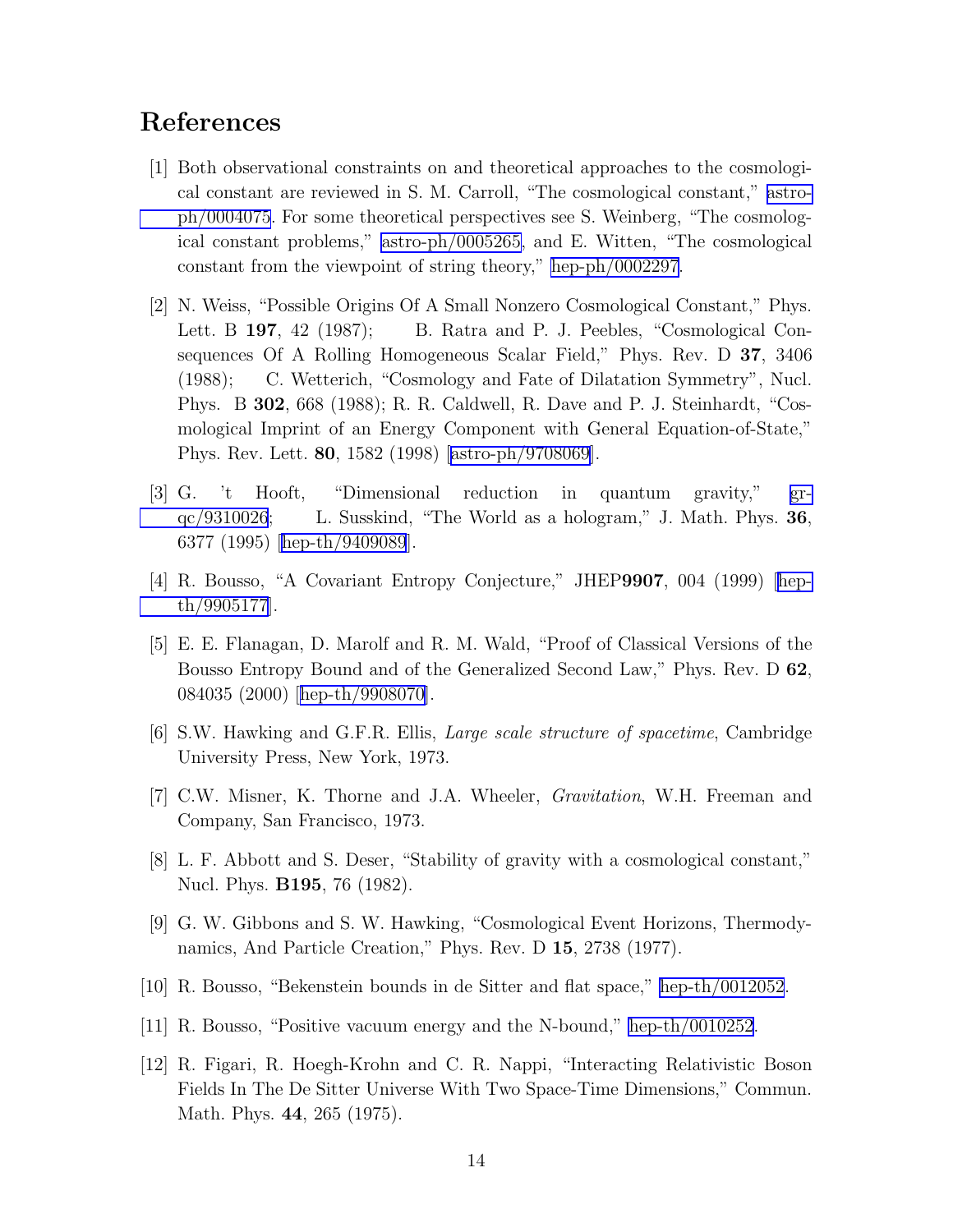- <span id="page-14-0"></span>[13] G. W. Gibbons and S. W. Hawking, "Action Integrals And Partition Functions In Quantum Gravity," Phys. Rev. D 15, 2752 (1977).
- [14] S. Carlip, "The Statistical mechanics of the  $(2+1)$ -dimensional black hole," Phys. Rev. D 51, 632 (1995)[[gr-qc/9409052\]](http://arxiv.org/abs/gr-qc/9409052).
- [15] J. Maldacena and A. Strominger, "Statistical entropy of de Sitter space," JHEP9802, 014 (1998) [\[gr-qc/9801096\]](http://arxiv.org/abs/gr-qc/9801096).
- [16] A. Volovich, "Discreteness in deSitter space and quantization of Kaehler manifolds," [hep-th/0101176](http://arxiv.org/abs/hep-th/0101176).
- [17] S. Carlip, "Black Hole Entropy from Conformal Field Theory In Any Dimension," Phys. Rev. Lett. 82 (1999) 2828, [hep-th/9812013;](http://arxiv.org/abs/hep-th/9812013) Feng-Li Lin and Yong-Shi Wu, "Near Horizon Virasoro Symmetry and the Entropy of de Sitter Space in Any Dimension," Phys. Lett. B 453 (1999) 222, [hep-th/9901147](http://arxiv.org/abs/hep-th/9901147); S. N. Solodukhin, "Conformal description of horizon's states," Phys. Lett. B 454 (1999) 213, [hep](http://arxiv.org/abs/hep-th/9812056)[th/9812056](http://arxiv.org/abs/hep-th/9812056).
- [18] L. Susskind and J. Uglum, "Black hole entropy in canonical quantum gravity and superstring theory," Phys. Rev. D  $50$ ,  $2700$  (1994) [\[hep-th/9401070\]](http://arxiv.org/abs/hep-th/9401070); T. Jacobson, "Black hole entropy and induced gravity," [gr-qc/9404039](http://arxiv.org/abs/gr-qc/9404039).
- [19] S. Hawking, J. Maldacena and A. Strominger, "DeSitter entropy, quantum entanglement and AdS/CFT," [hep-th/0002145](http://arxiv.org/abs/hep-th/0002145).
- [20] A. Strominger and C. Vafa, "Microscopic origin of the Bekenstein-Hawking entropy," Phys. Lett. B379, 99 (1996) [\[hep-th/9601029\]](http://arxiv.org/abs/hep-th/9601029).
- [21] T. Banks, "Cosmological breaking of supersymmetry or little Lambda goes back to the future II," [hep-th/0007146](http://arxiv.org/abs/hep-th/0007146).
- [22] E. Witten, talk at Strings 01, <http://theory.theory.tifr.res.in/strings/Proceedings/witten>.
- [23] T. Banks and W. Fischler, "M-theory observables for cosmological space-times," [hep-th/0102077](http://arxiv.org/abs/hep-th/0102077).
- [24] J. Maldacena and C. Nunez, "Supergravity description of field theories on curved manifolds and a no go theorem," [hep-th/0007018](http://arxiv.org/abs/hep-th/0007018).
- [25] K. Bautier, S. Deser, M. Henneaux and D. Seminara, "No cosmological  $D = 11$ supergravity," Phys. Lett. B 406, 49 (1997) [\[hep-th/9704131](http://arxiv.org/abs/hep-th/9704131)].
- [26] K. Pilch, P. van Nieuwenhuizen and M. F. Sohnius, "De Sitter Superalgebras And Supergravity," Commun. Math. Phys. 98, 105 (1985).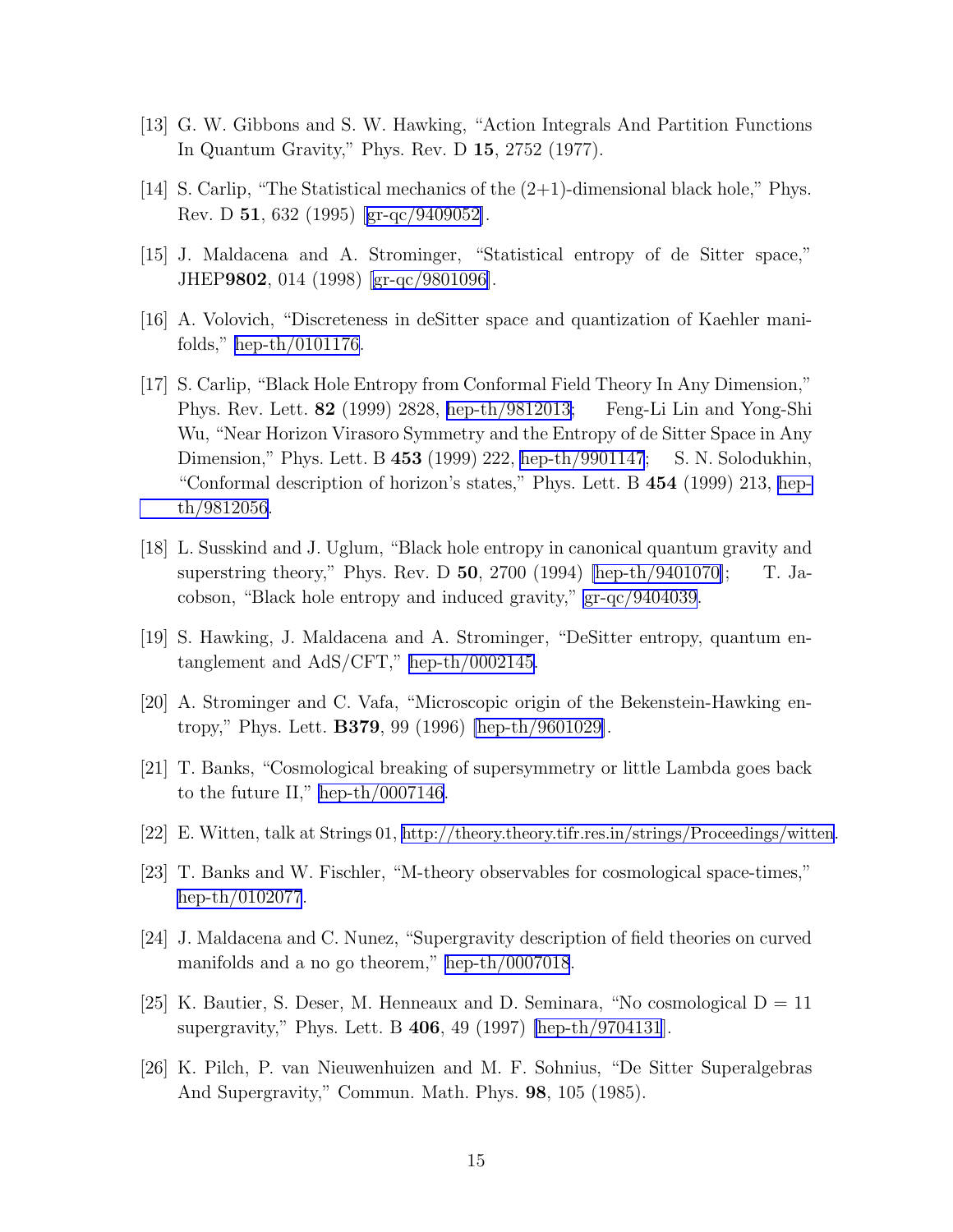- <span id="page-15-0"></span>[27] C. M. Hull, "Timelike T-duality, de Sitter space, large N gauge theories and topological field theory," JHEP9807, 021 (1998)[[hep-th/9806146\]](http://arxiv.org/abs/hep-th/9806146); C. M. Hull, "Duality and the signature of space-time," JHEP9811, 017 (1998)[[hep](http://arxiv.org/abs/hep-th/9807127)[th/9807127](http://arxiv.org/abs/hep-th/9807127)].
- [28] C.M. Hull and N. Warner, "Noncompact gaugings from higher dimensions", Class. Quant. Grav. 5, 1517 (1988).
- [29] C. M. Hull and R. R. Khuri, "Branes, times and dualities," Nucl. Phys. B 536, 219 (1998) [\[hep-th/9808069\]](http://arxiv.org/abs/hep-th/9808069); C. M. Hull and R. R. Khuri, "Worldvolume theories, holography, duality and time," Nucl. Phys. B 575, 231 (2000)[[hep](http://arxiv.org/abs/hep-th/9911082)[th/9911082](http://arxiv.org/abs/hep-th/9911082)].
- [30] A. Chamblin and N.D. Lambert, "de Sitter space from M theory?" [hep](http://arxiv.org/abs/hep-th/0102159)[th/0102159](http://arxiv.org/abs/hep-th/0102159); P. S. Howe, N. D. Lambert and P. C. West, "A new massive type IIA supergravity from compactification," Phys. Lett. B 416, 303 (1998)  $[hep-th/9707139]$ .
- [31] V. Balasubramanian, P. Kraus and A. Lawrence, "Bulk vs. Boundary Dynamics in Anti-de Sitter Spacetime", Phys. Rev. D 59 046003 (1999). V. Balasubramanian, P. Kraus, A. Lawrence and S. Trivedi, "Holographic Probes of Anti-de Sitter Spacetimes", Phys. Rev. D 59 104021 (1999).
- [32] L. Susskind and E. Witten, "The holographic bound in anti-de Sitter space," [hep](http://arxiv.org/abs/hep-th/9805114)[th/9805114](http://arxiv.org/abs/hep-th/9805114); A. Peet and J. Polchinski, "UV/IR Relations in AdS Dynamics", Phys. Rev. D 59 065011 (1999).
- [33] L. Susskind, "Holography in the flat space limit," [hep-th/9901079;](http://arxiv.org/abs/hep-th/9901079) J. Polchinski, "S Matrices from AdS Space-time"', [hep-th/9901076.](http://arxiv.org/abs/hep-th/9901076)
- [34] J. McGreevy, L. Susskind and N. Toumbas, "Invasion of the giant gravitons from anti-de Sitter space," JHEP0006, 008 (2000) [\[hep-th/0003075](http://arxiv.org/abs/hep-th/0003075)].
- [35] O. Aharony, S. S. Gubser, J. Maldacena, H. Ooguri and Y. Oz, "Large N field theories, string theory and gravity," Phys. Rept. 323, 183 (2000) [\[hep-th/9905111\]](http://arxiv.org/abs/hep-th/9905111).
- [36] J. Maldacena, "The large N limit of superconformal field theories and supergravity," Adv. Theor. Math. Phys. 2, 231 (1998) [\[hep-th/9711200](http://arxiv.org/abs/hep-th/9711200)].
- [37] I. R. Klebanov and A. A. Tseytlin, "Entropy of Near-Extremal Black p-branes," Nucl. Phys. B 475, 164 (1996)[[hep-th/9604089\]](http://arxiv.org/abs/hep-th/9604089).
- [38] E. Alvarez, C. Gomez, "Geometric Holography, the Renormalization Group and the c-Theorem", Nucl. Phys. B 541 441 (1999); V. Balasubramanian, P. Kraus, "Spacetime and the Holographic Renormalization Group" Phys. Rev. Lett. 83